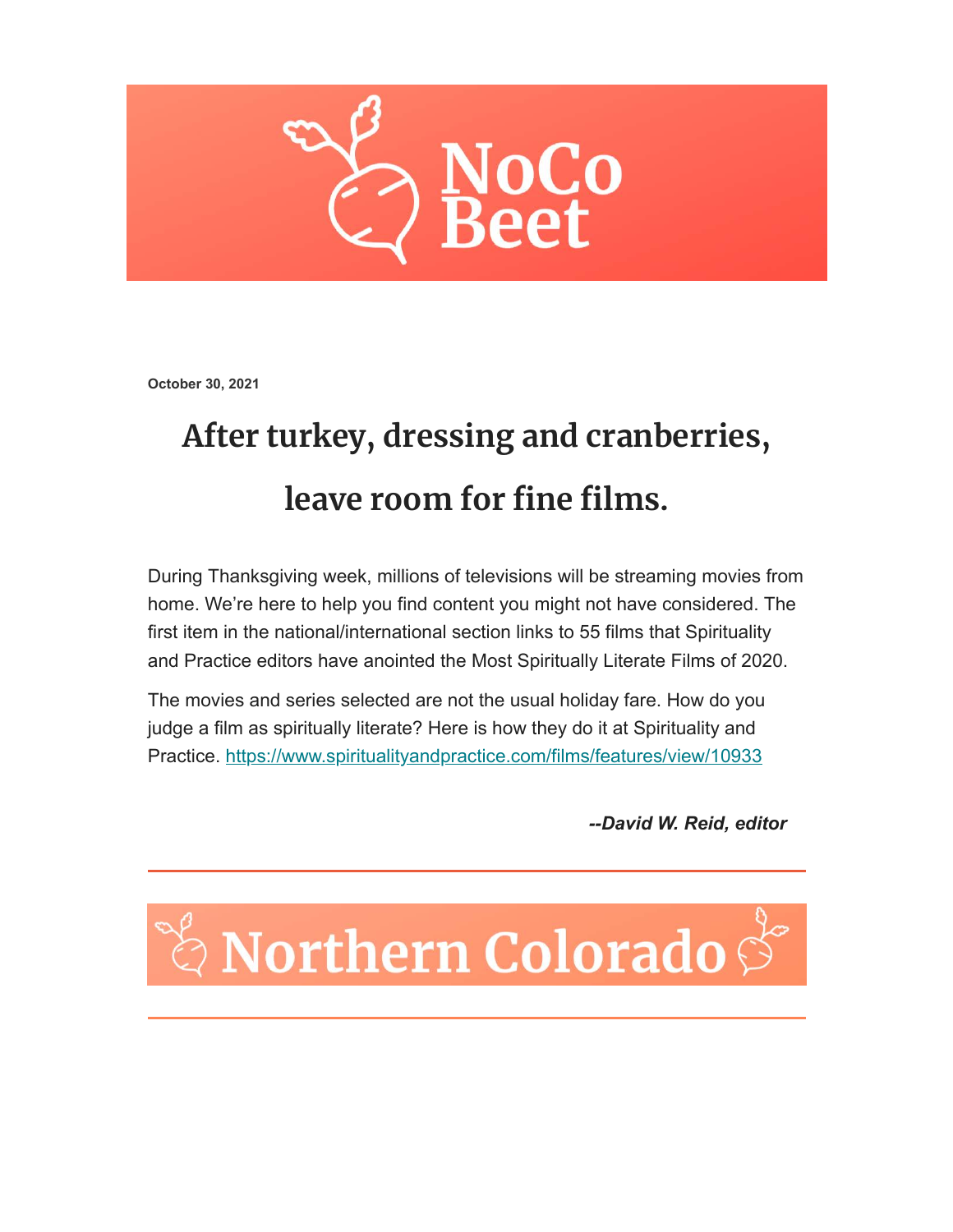

*Dinner by Candlelight: Comfort and Joy for Advent* has been chosen for study during the upcoming season of Advent. This easy read from Kevin Louise Schaner guides you through the Advent themes of hope, love, joy and peace with short essays, openended questions and suggestions for Advent actions. Join discussions of the book and share your Advent memories and hopes on



**December 1, 8, 15 and 22**. David Reid will facilitate the noon section in person. Kate and Rick Norton will facilitate the discussions on Zoom only at 7 p.m.

*"Dinner by Candlelight* will encourage you to continue your Advent traditions while considering new ways to prepare for His birth. A beautiful thought-provoking read," says Debbie Vest, retired director of South Central Jurisdiction Volunteers in Missions of the United Methodist Church.

Contact David Reid at [davidreid24@gmail.com](mailto:davidreid24@gmail.com) or 970-581- 2707 to register for either section. Books are \$12 and available at the Adult Faith Formation table on Sundays or by contacting David.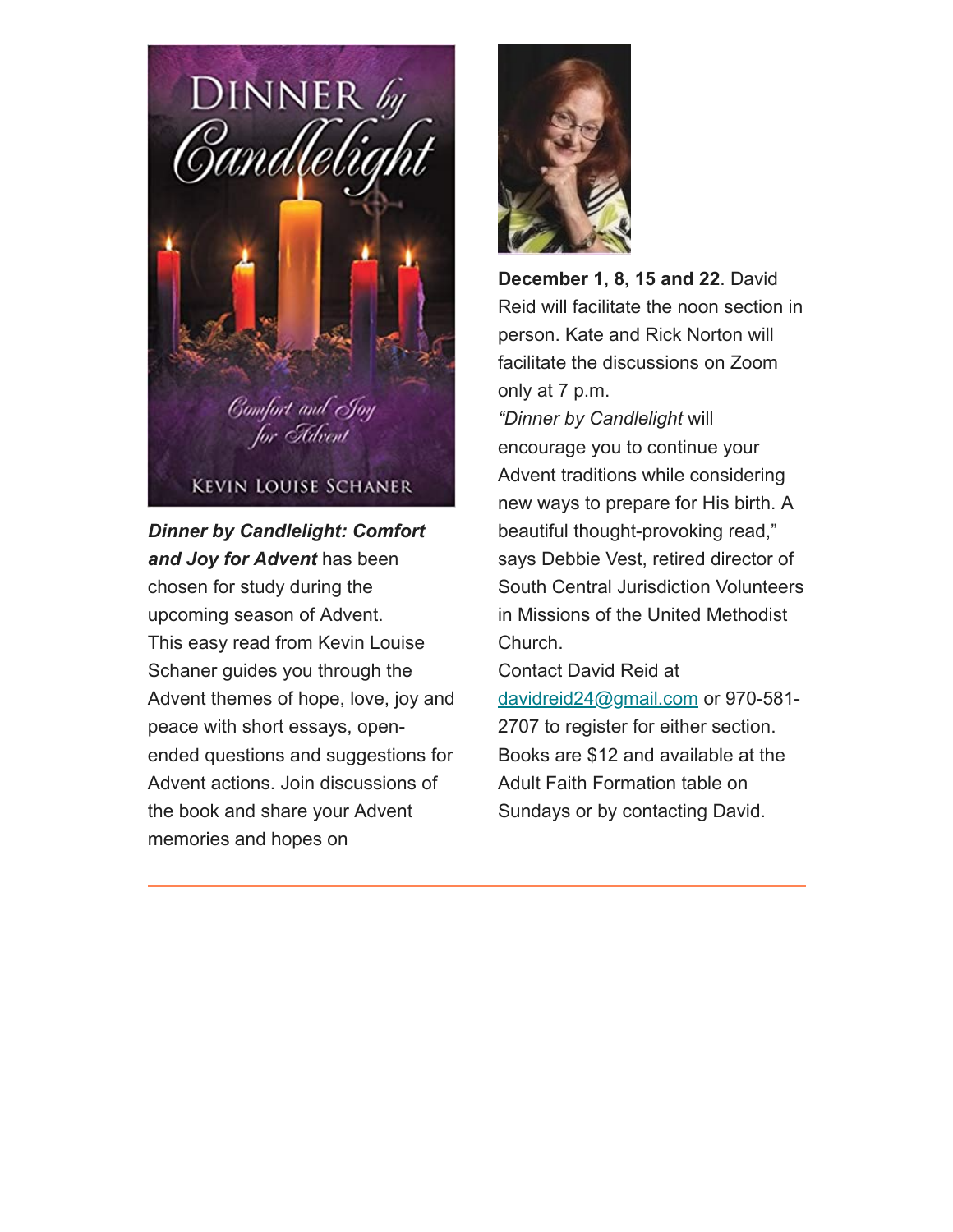

Copies of *The Upper Room Disciplines 2022* are available for purchase at the Adult Faith Formation table on Sundays. The cost is \$17 for regular type or \$20 for enlarged type. Contact David Reid if you are unable to purchase on Sundays. <https://www.upperroom.org/disciplines/about>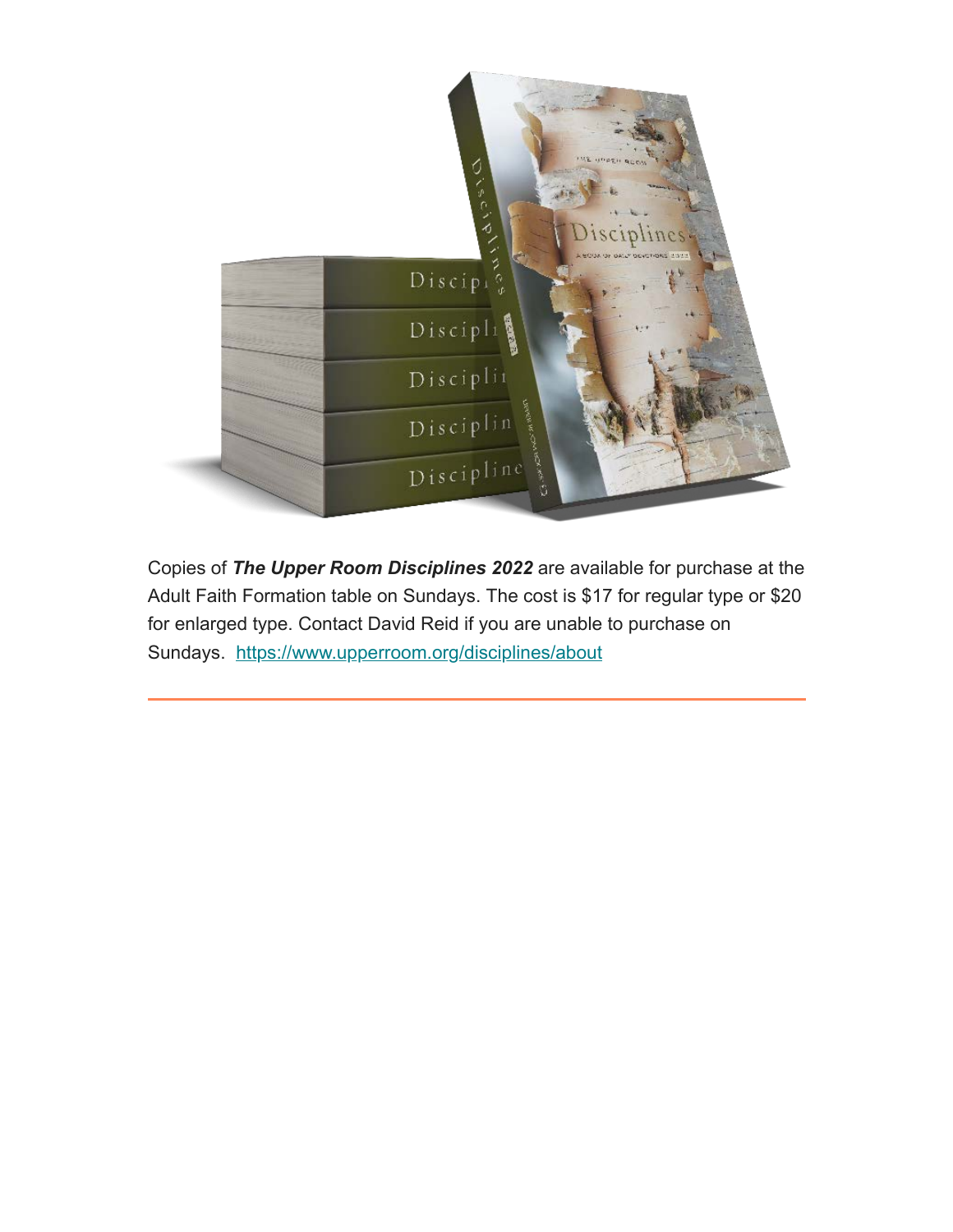

On Sunday, November 21, **Open Hearts Sunday School** class will begin a five-week Advent study based on the classic film *It's a Wonderful Life*. Each class session will include video segments from the film and discussion questions. All are welcome. The class meets from 11 to noon on Sundays in the Village Commons at First Church. Information: Martha Conant at [MarthaConant@gmail.com.](mailto:MarthaConant@gmail.com)



A weekly study of *The Universal Christ* **by Richard Rohr** is available in person and on Zoom beginning on November 7th at 9:30 a.m. in Village Commons. This study is hosted by the **Serendipity Class**. To connect with this group contact David Reid at davidreid 2@gmail.com or 970-581-2707. This [video](https://www.youtube.com/watch?v=TcoN2K5aIkU) describes concepts explored in the book.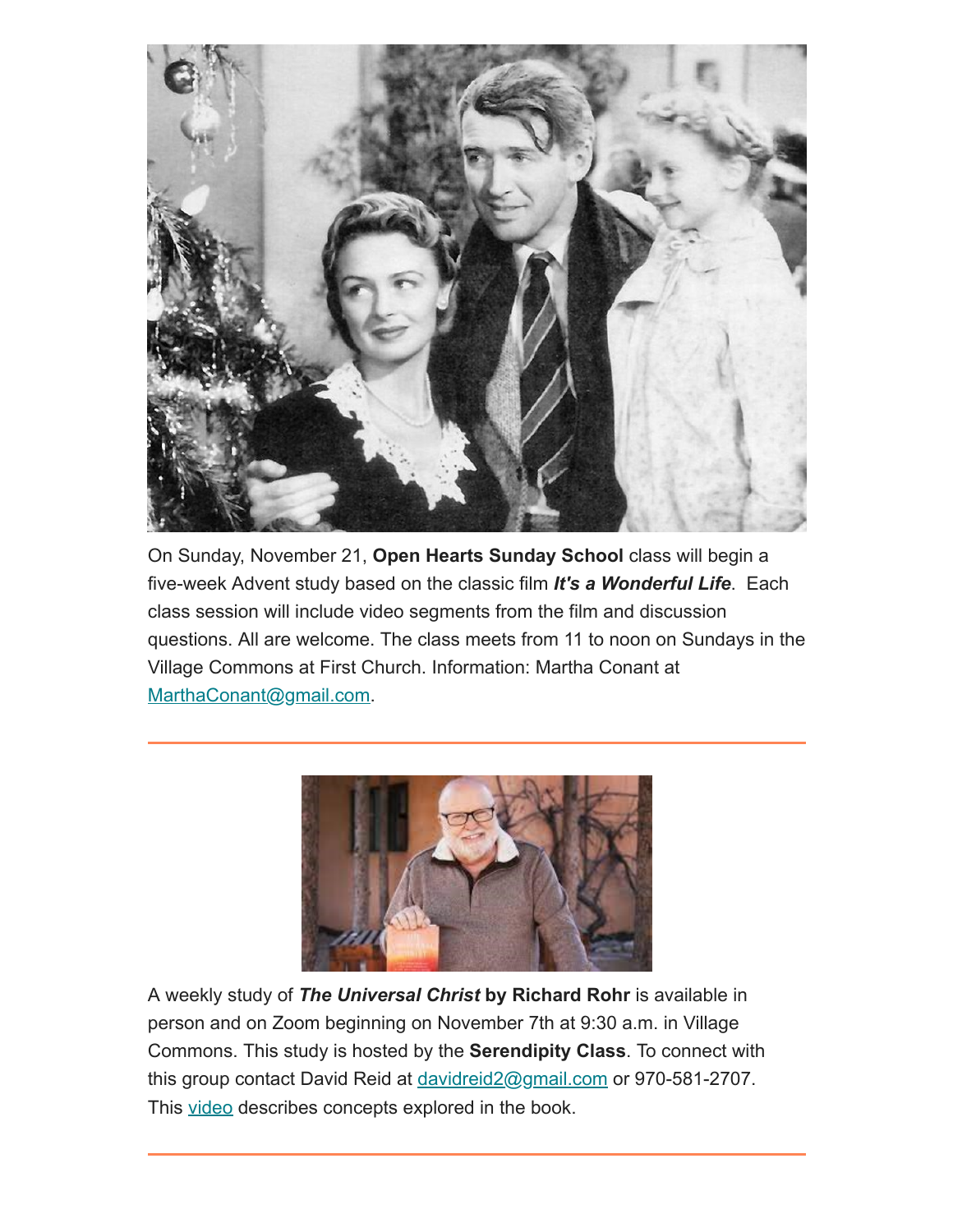

At 12:30 p.m. November 28, the **Spirituality Book Club** will honor **Rev. Rich Thompson**, who is retiring from his post as convener of the group that he founded six years ago. A potluck brunch will precede a discussion of **Karen Armstrong's** *Twelve Steps to a Compassionate Life* at First Church. Information: Martha Conant at [MarthaConant@gmail.com.](mailto:MarthaConant@gmail.com) The group is sponsored by the Fort Collins Interfaith Council and the Northern Colorado Faith Library.



World Wisdoms Project will hold a series of small-group discussions to help participants explore personal experiences during the pandemic. Connie Shelley, Laurie Gudim and Lea Alvarado will facilitate these conversations from 1 to 3 p.m. on November 7, 14 and 21. Registration and a fee are required to [obtain the Zoom link. https://www.worldwisdomsproject.org/event/listening-to](https://www.worldwisdomsproject.org/event/listening-to-the-voices-of-one-another-in-small-reflective-art-gatherings/)the-voices-of-one-another-in-small-reflective-art-gatherings/

## ី $\stackrel{\scriptscriptstyle\rm o}{\otimes}$ National/International $\stackrel{\scriptscriptstyle\rm o}{\otimes}$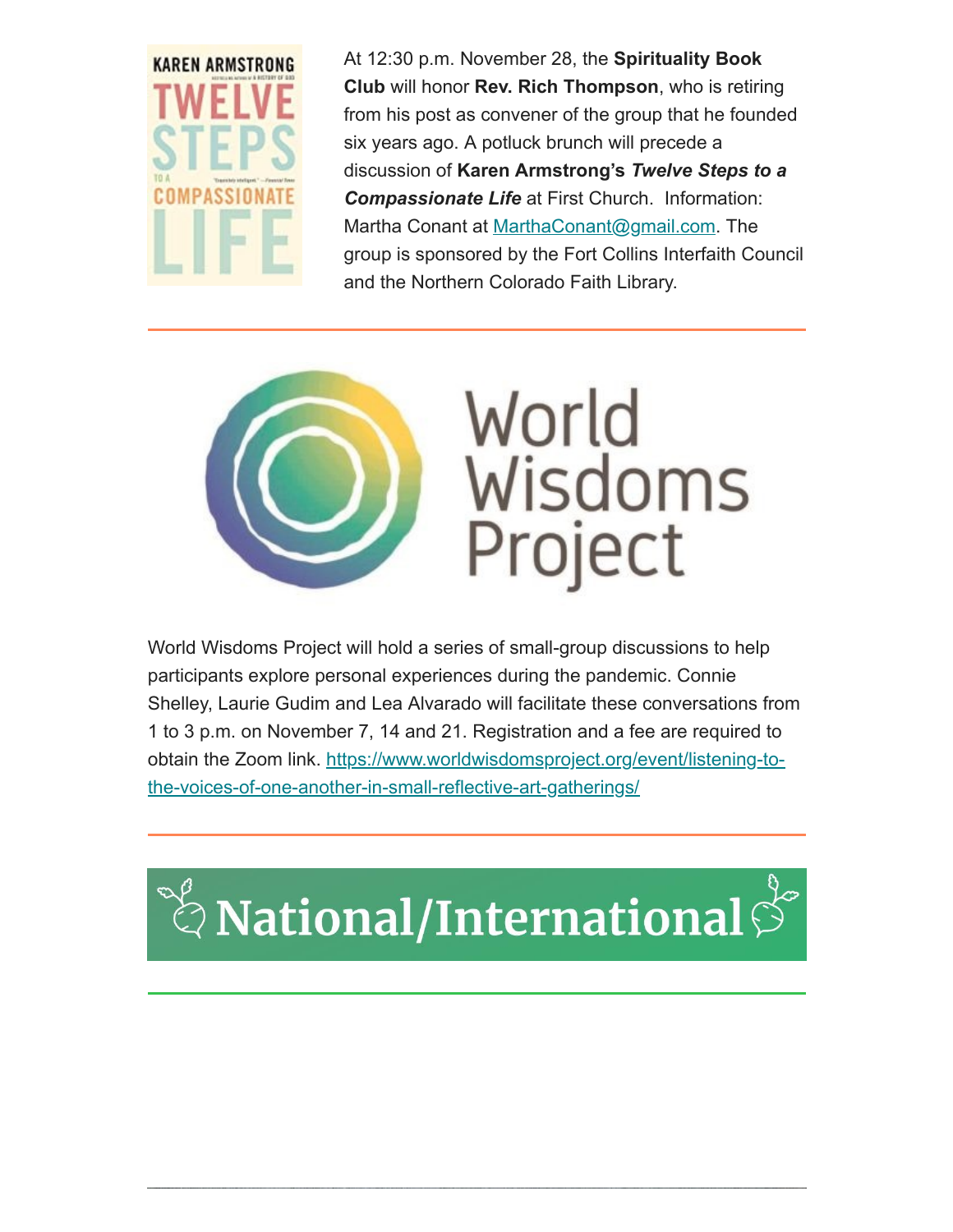

David Byrne's *American Utopia* explores the need for connection. It is one of 20 features, 20 documentaries, 10 foreign language and 5 television series on the list of Most Spiritually Literate Films of 2020, according to Spirituality and Practice.<https://www.spiritualityandpractice.com/films/awards>



Kaitlin Curtice, a storyteller and poet, and author/educator Anthea Butler are featured speakers at the Southern Lights: A January Adventure in Progressive Christianity at St. Simon's Island, Georgia. The hosts are Diana Butler Bass, Brian McLaren and Jim Chaffee.<https://southernlightsconference.com/>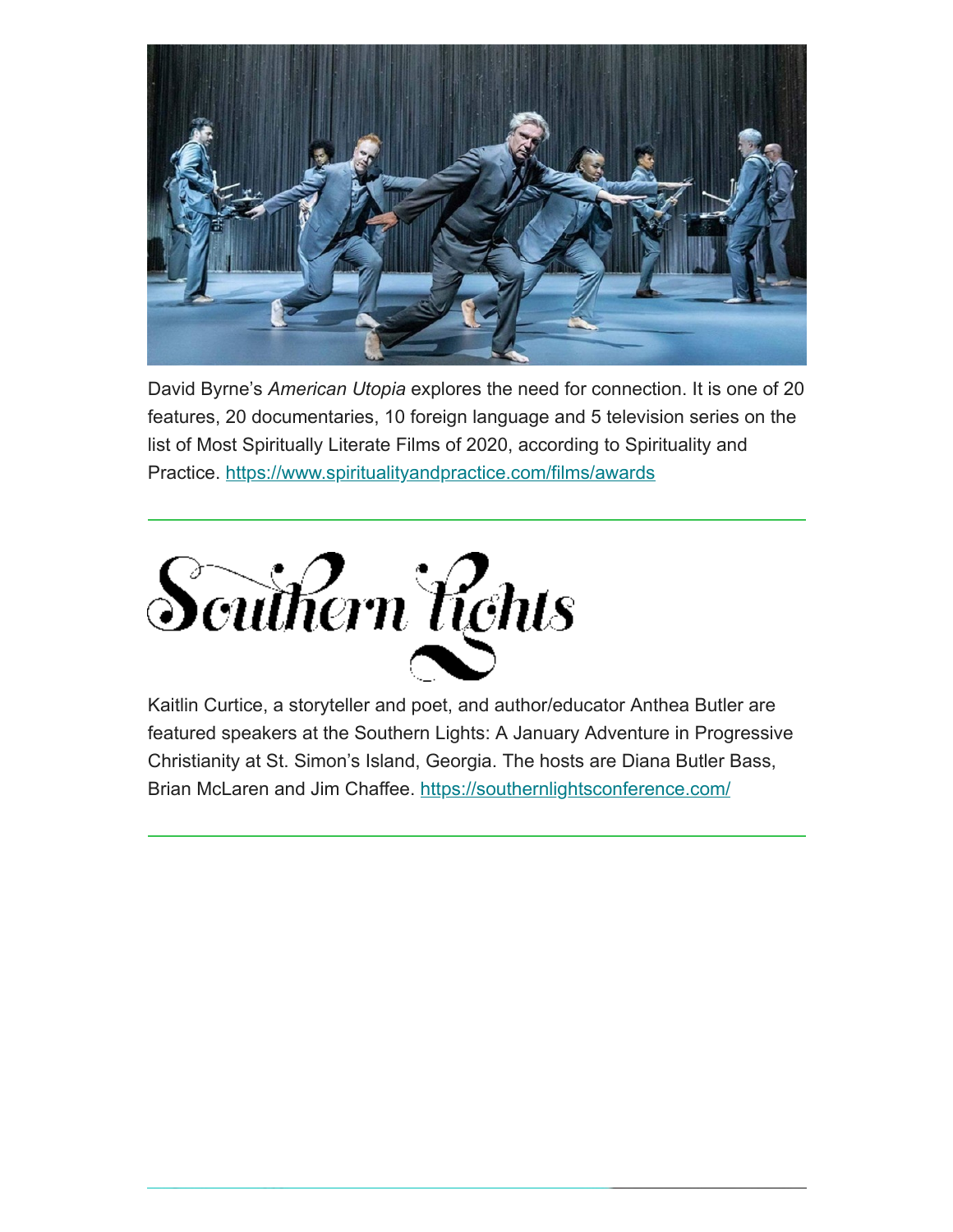

New Beginnings Community Church in Northern California hosts a faith-based discussion with Surgeon General Vivek Murthy about COVID-19, vaccination and mental health at 4 p.m. MST November 7. Register here: https://www.nbccbayarea.com/events-calendar/lets-talk



Rev. Glen Chabon Kernell Jr. discusses the United Methodist Church's ongoing acts of repentance with Indigenous people in a presentation sponsored by the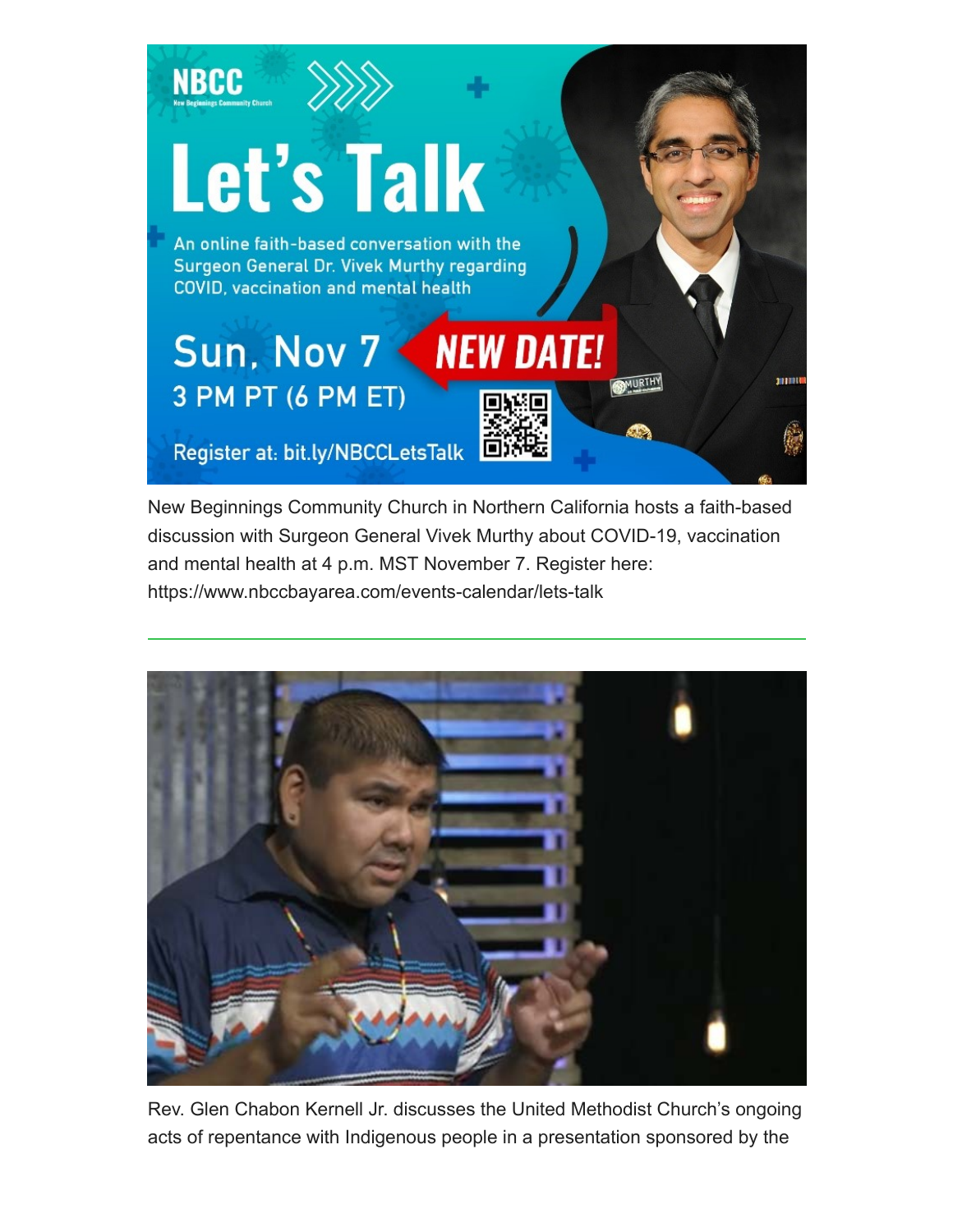General Commission on Race and Reconcilliation. <https://michiganumc.org/conversation-chebon-kernell/>



People in North Carolina may wear their Halloween costumes to the All Hallows Eve Service at Duke University Chapel. And during this time of pandemic, masks are required. But if you watch online from Colorado you can settle for [pajamas and slippers at 8:30 p.m. October 31. https://chapel.duke.edu/all](https://chapel.duke.edu/all-hallows-eve-service-candlelight-oct-31)hallows-eve-service-candlelight-oct-31



Register soon if you are interested in a one-day, online retreat titled "Healing the Wounds of Christendom" sponsored by the Academy of Spiritual Formation on November 12. The leaders are Elaine Heath and Juan Huertas. <https://academy.upperroom.org/event/nov12-academy-day-apart/>